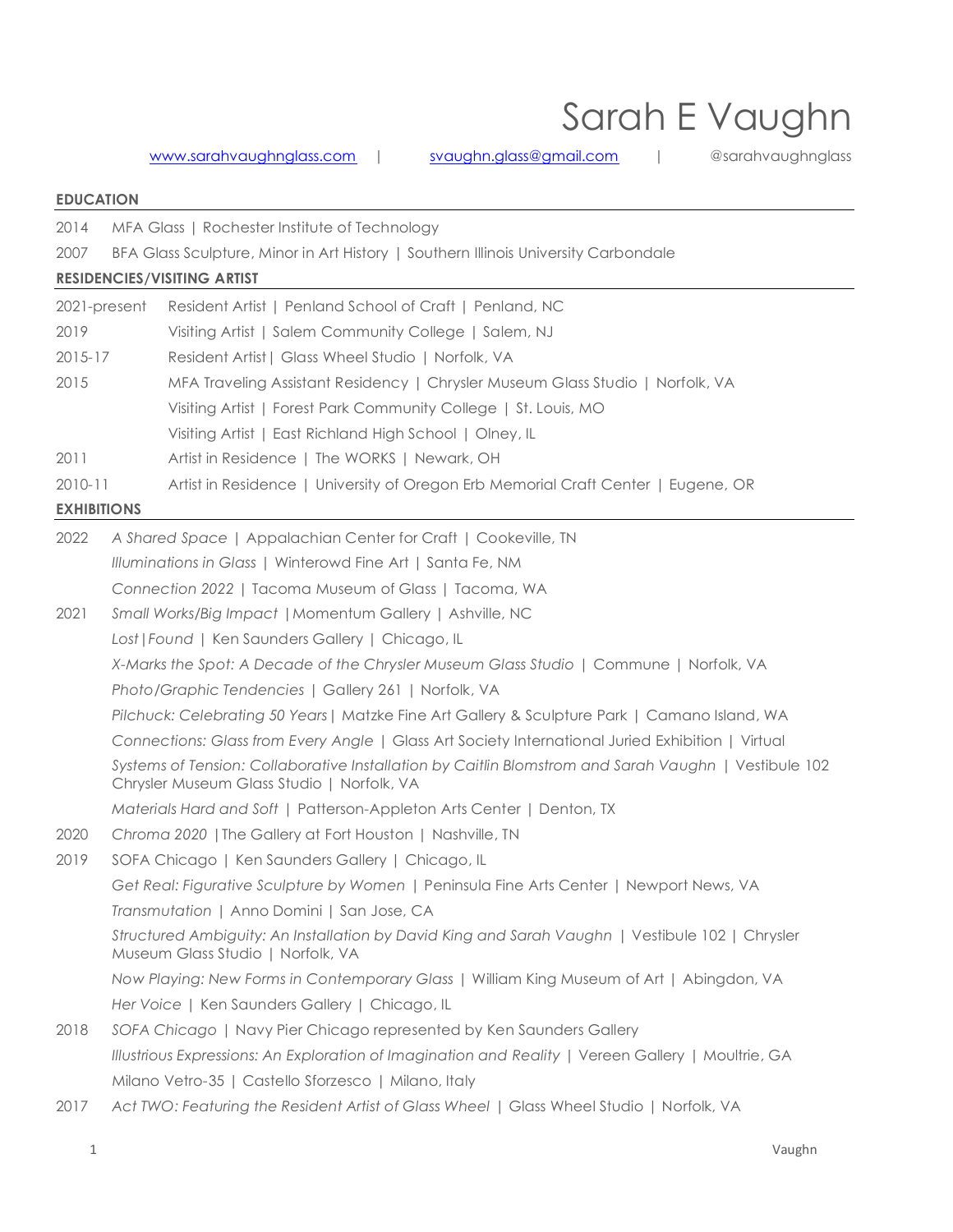3rd Annual Workhouse Glass National Exhibition | Workhouse Art Center | Lorton, VA *Got Glass!!! Convergence* | Sebastopol Center for the Arts | Sebastopol, CA *Virginia Glass Guild 30th Anniversary Exhibition* | Charles H Taylor Arts Center | Hampton, VA *A New Year* | Origins Gallery | Norfolk, VA *Gathering: Contemporary Glass from the Heartland 2017* | Gallery 924 | Indianapolis, IN *2017 Rawls Museum Arts National Juried Exhibition* | Rawls Museum Arts | Courtland, VA *Trompe L'oeil* | Glass Wheel Gallery | Norfolk, VA *Now Arriving* | Norfolk International Airport | Norfolk, VA *Snapshots in Glass* | Vestibule 102 Chrysler Museum Glass Studio | Norfolk, VA *Reminiscence* | Ken Saunders Gallery | Chicago, IL *Homeward Bound* | Taubman Museum of Art | Roanoke, VA *Teapots! 11th Invitational* | Morgan Contemporary Glass Gallery | Pittsburgh, PA *Embracing Narrative* | Portsmouth Art & Cultural Center | Portsmouth, VA 2016 *Act ONE: Featuring the Resident Artist of Glass Wheel* | Glass Wheel Gallery | Norfolk, VA *Gathering: Contemporary Glass from the Heartland* | Atrium Gallery Ball State University | Muncie, IN *Just Between Us* | Glass Wheel Gallery | Norfolk, VA 2015 *Virginia Glass Guild 26th Annual Juried Art Exhibition* | Charles H. Taylor Art Center | Hampton, VA *Weather-Worn Memories* | Vestibule 102 Chrysler Museum Glass Studio | Norfolk, VA *Gathering: Contemporary Glass from the Heartland* | Indiana Art Center | Indianapolis, IN *Original Voices*| Ken Saunders Gallery | Chicago, IL 2014 *Out of Town – Open USA: 44 American Glass Artists* | Contemporary Glass Society | Great Britain *Convergence: 3rd Annual Graduate Research and Creativity Symposium Exhibition* | University Gallery Rochester, NY *Reconstructed Memories: MFA Thesis Exhibition* | Art and Vintage on Main | East Rochester, NY *Unexpected Imagery* | Gallery R | Rochester, NY 2013 *Arts Cultural Council's Student Showcase* | Arts and Cultural Center | Rochester, NY *Glass Art Society On-line International Student Exhibition Juror's Selection*  2012 *Emerge 2012* | Bullseye Gallery | Portland, OR 2011 *A Display of Works* | the Works Gallery | Newark, OH 2010 *Glass at 40: Southern Glass Works Alumni Show* | University Museum | Carbondale, IL

*Finding Balance* | Third Degree Glass Factory | Saint Louis, MO

*Transition* | Springfield City Hall Art Gallery | Springfield, OR

- 2009 *Artist of the Studio* | Third Degree Glass Factory | Saint Louis, MO
- *Missing* | Longbranch | Carbondale, IL
- 2008 *Emerge 2008* | Bullseye Resource Gallery | Portland, OR
- 2007 *New Beginnings: Featuring Graduates of the SIUC Glass Program* | Third Degree Glass Factory | Saint Louis, MO

*Rickert-Ziebold Award Trust Competition* | Surplus Gallery, Glove Factory | Carbondale, IL

*Common Elements BFA Thesis Exhibition* | Surplus Gallery, Glove Factory | Carbondale, IL

*C-4 1st Annual Juried Art Exhibition* | Surplus Gallery, Glove Factory | Carbondale, IL

#### **AWARDS|SCHOLARSHIPS|GRANTS**

| 2022 | Visionary Scholarship   Art Allience for Contemporary Glass |  |  |  |  |  |
|------|-------------------------------------------------------------|--|--|--|--|--|
|------|-------------------------------------------------------------|--|--|--|--|--|

2021 2nd Place | *Connections: Glass from Every Angle |* Glass Art Society International Juried Exhibition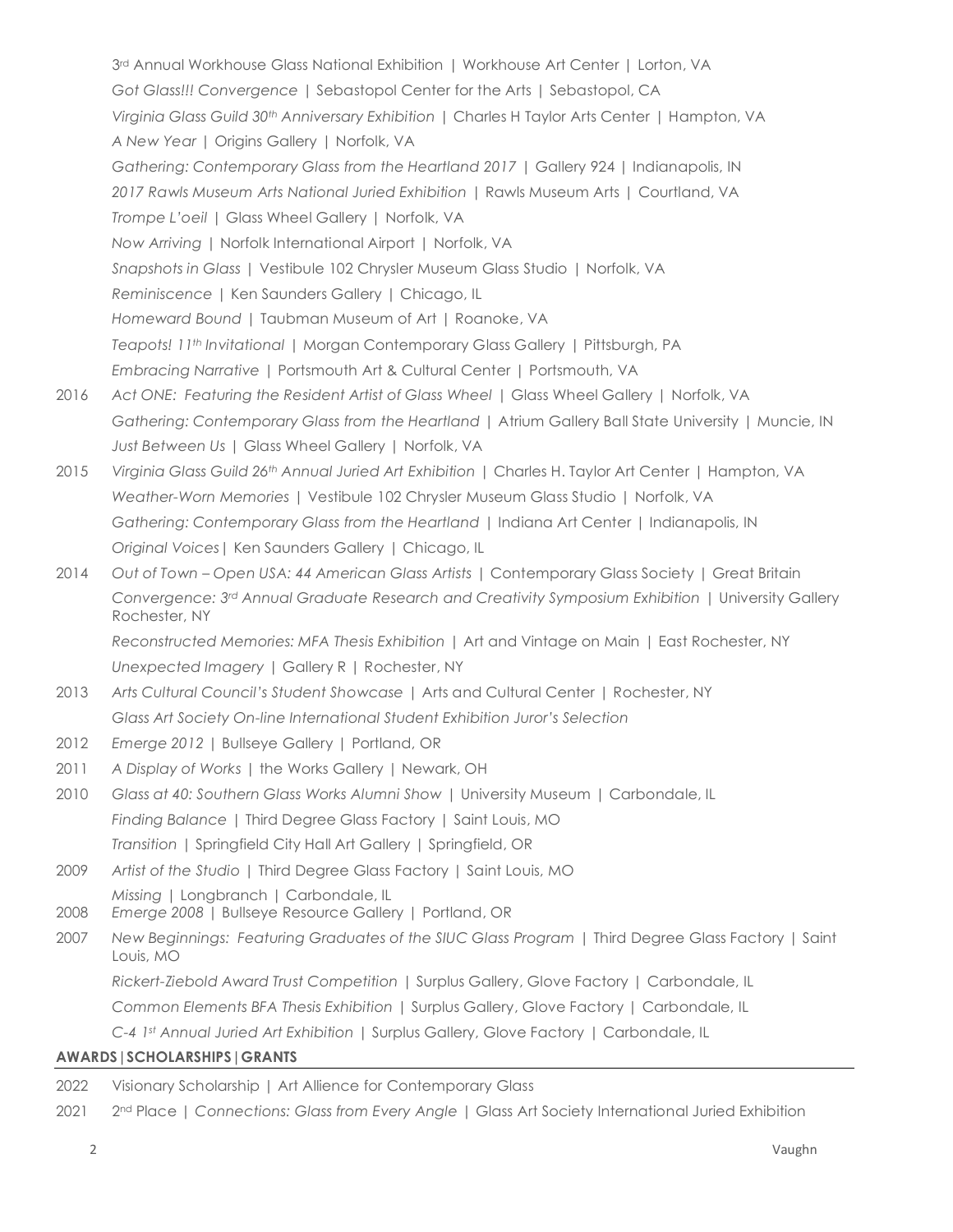- 2020 People's Choice Kiln Formed Glass | Glass Gathering 1st Place Kiln Formed Glass | Glass Gathering Artist Support Grant | Glass Art Society
- 2018 Juror's Choice | Virginia Glass Guild 31st Anniversary Exhibition 2<sup>nd</sup> place | Virginia Glass Guild 31st Anniversary Exhibition Jurors Choice: Honorable Mention | Pilchuck Auction Gala
- 2017 Honorable Mention | 3rd Annual Workhouse Glass National Exhibition Virginia Glass Guild Scholarship | Virginia Glass Guild Nomination for Saxe Emerging Artist | Glass Art Society Best in Show | *Gathering: Contemporary Glass from the Heartland 2017* 2<sup>nd</sup> Place | Gathering: Contemporary Glass from the Heartland 2017 2nd Place | *2017 Rawls Museum Arts National Juried Exhibition*
- 2016 Nomination for Saxe Emerging Artist | Glass Art Society
- 2015 Honorable Mention | VGG 28<sup>th</sup> Annual Exhibition
- 2014 1st Place | Glass Art Society International Student Exhibition
- 2013 Research and Creativity Grant | Rochester Institute of Technology
- 2008 Academic Award | Emerge | Bullseye Glass
- 2007 Rickert-Ziebold Award Trust | Southern Illinois University Carbondale

#### **PROFESSIONAL EXPERIENCE**

| 2022        | Teaching Assistant   Silvia Levenson "Thinking In Glass"   Pilchuck Glass School        |  |  |  |  |  |
|-------------|-----------------------------------------------------------------------------------------|--|--|--|--|--|
|             | Juror for Summer Scholarship Applications   Penland School of Craft                     |  |  |  |  |  |
|             | Juror and Selection Committee for Visiting Artist and Designer Fellowships   UrbanGlass |  |  |  |  |  |
|             | Artist Discussion   VCU Graduate Seminar Professional Practices   virtual               |  |  |  |  |  |
|             | Featured Guest Artist   Connected in Glass Podcast   virtual                            |  |  |  |  |  |
| 2021        | Artist Talk   AACG Get Fired Up Meet UP   virtual                                       |  |  |  |  |  |
| 2016-21     | Instructor   Chrysler Museum Glass Studio   Norfolk, VA                                 |  |  |  |  |  |
| 2020        | Adjunct Faculty   Virginia Wesleyan University   Norfolk, VA                            |  |  |  |  |  |
| 2016-20     | Adjunct Faculty   Old Dominion University   Norfolk, VA                                 |  |  |  |  |  |
| 2018, 19    | Program Supervisor   Pilchuck Glass School   Stanwood, WA                               |  |  |  |  |  |
|             | Just Glue It: The Illusion of the Effortless   Urban Glass Workshop   Brooklyn, NY      |  |  |  |  |  |
| 2018        | Program Supervisor   Pilchuck Glass School   Stanwood, WA                               |  |  |  |  |  |
|             | Studio Building Coordinator   Pilchuck Glass School   Stanwood, WA                      |  |  |  |  |  |
|             | Cold Shop Assistant   Pilchuck Glass School   Stanwood, WA                              |  |  |  |  |  |
| 2017        | Studio Building Coordinator   Pilchuck Glass School   Stanwood, WA                      |  |  |  |  |  |
| 2016        | Teaching Assistant   Stacy Lynn Smith   Chrysler Museum Glass Studio   Norfolk, VA      |  |  |  |  |  |
|             | Studio Building Coordinator   Pilchuck Glass School   Stanwood, WA                      |  |  |  |  |  |
| $2015 - 16$ | Artist Assistant   Robin & Julia Rogers                                                 |  |  |  |  |  |
|             | Artist Assistant   Charlotte Potter                                                     |  |  |  |  |  |
| 2015        | Teaching Assistant   Robin Rogers & Julia Rogers                                        |  |  |  |  |  |
|             | Teaching Assistant   Charlotte Potter                                                   |  |  |  |  |  |
| $2013 - 14$ | Artist Assistant   Robin Cass                                                           |  |  |  |  |  |
|             | Artist Assistant   David Schnuckel                                                      |  |  |  |  |  |